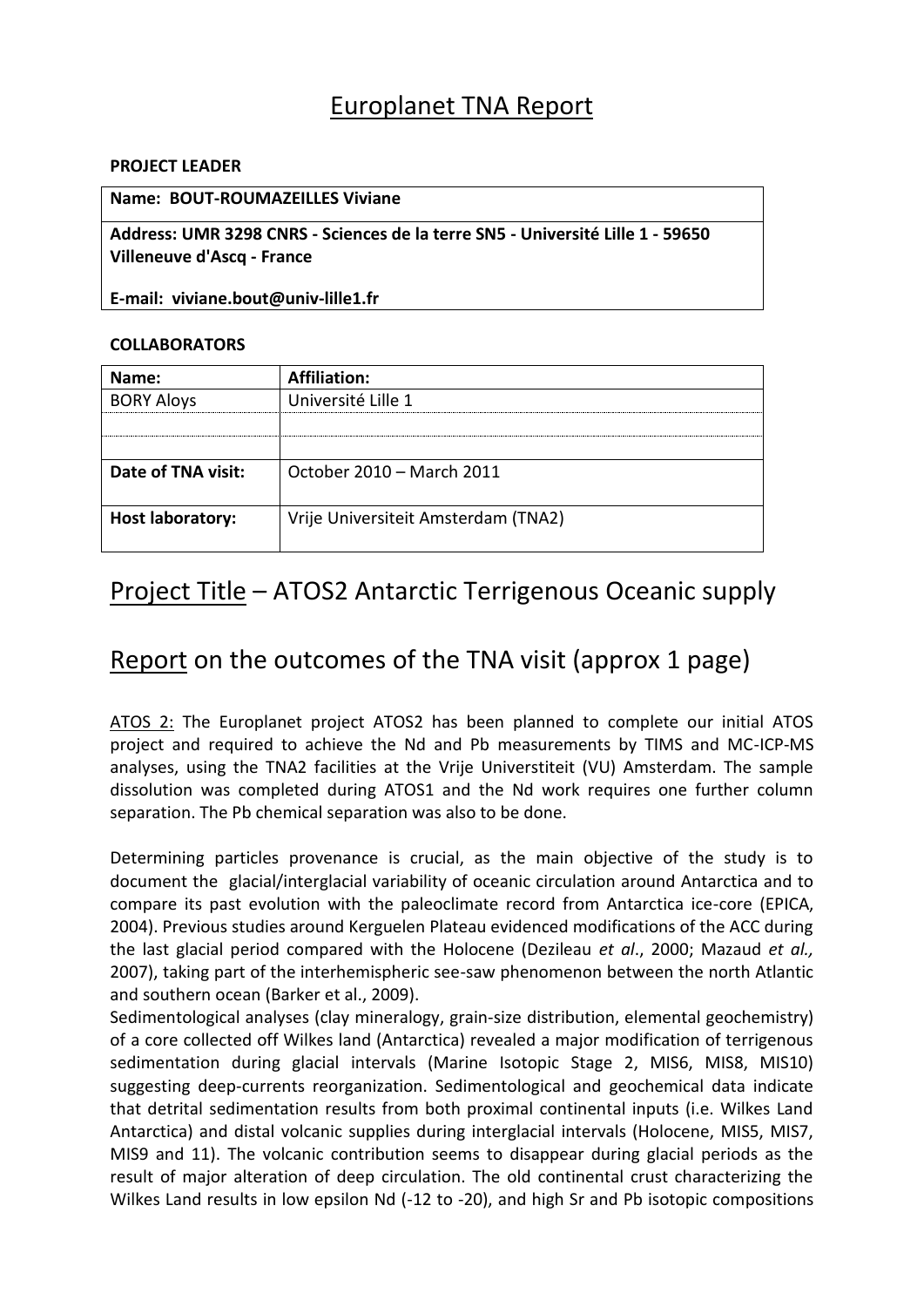(Hemming *et al.,* 2007; Roy *et al.,* 2007; van de Flierdt *et al.,* 2007). By contrast, distal oceanic volcanic sources (as Kerguelen Plateau or Antarctic Peninsula) would provide rather different isotopic composition (low  ${}^{87}Sr/{}^{86}Sr$ , positive epsilon Nd values).

In summary, isotopic signatures (Nd-Sr-Pb) of fine-grained sediments deposited off Wilkes Land are the best tools to reconstruct the evolution of the circum-Antarctic current over the four last climatic cycles and to improve paleoceanographic reconstitutions.

The Sr results obtained during ATOS were really exciting.  $87$ Sr $/86$ Sr ranges between 0,72227 and 0,72786 stressing major changing provenance of the clay-size particles over the last climatic cycle with low Sr isotope ratios occurring during the Holocene contrasting with high ratio during the last deglaciation (termination I). The lowest Sr compositions clearly reflect distal oceanic supply from volcanic areas during the deglaciation while the highest Sr ratios is directly related with prominent proximal inputs from the adjacent Wilkes land old continental crust during glacial. According to regional geology and previously published Sr isotopic ratios distribution around Antarctica, the less radiogenic Sr characterizing the Holocene may result from volcanic supply from either the Kerguelen Plateau; via the Antarctic Circumpolar Current (ACC) or the Antarctic Peninsula, via the westward flowing currents south of the ACC (Hemming *et al*., 2007; Roy *et al*., 2007; van de Flierdt *et al*., 2007).

The Nd data obtained during ATOS2 agree with the  ${}^{87}Sr/{}^{86}Sr$  record: the epsilon Nd varies between –11 and –16, with high values characterizing the interglacials (epsilon Nd> -13.5) whereas lower epsilon Nd characterizes the glacials (ca -15). The last climatic cycle displays a striking feature with lower epsilon Nd during MIS1 than during MIS2-4. This result confirms the major modification/reorganization of deep circulation during the last climatic cycle compared with previous climatic cycles evidenced by the  $87$ Sr $/86$ Sr record. The whole set of data samples plot on a mixing line between a "young" volcanic end-member and an "old" crustal end-member in the epsilon Nd vs.  $87$ Sr $/86$ Sr diagram, but define rather distinct domains. The IG samples plot near the "volcanic" enc-member whereas the G samples are located near the "crustal" end-member.

These results emphasized the need for constraining the southern ocean circulation over the last climatic cycles. In that frame, Sr and Nd data point out volcanic sources but Pb should definitively help us to discriminate between the different volcanic sources. Indeed Kerguelen Archipelago (KA) and Antarctic Peninsula (AP) are characterized by rather close  ${}^{87}Sr/{}^{86}Sr$  $(0.70269 - 0.70336$  for AP vs. 0.704740-0.705060 for KA) and  $^{143}$ Nd/ $^{144}$ Nd ratios (0.512830-0.512994 for AP and 0.512680-0.512728 for KA) but display rather distinct Pb isotopic ratios. Indeed the  $^{208}Pb/^{204}Pb$  and  $^{206}Pb/^{204}Pb$  ratios respectively range from 38.30 to 38.80 and from 18.79 to 19.28 in Antarctic Peninsula whereas these ratios vary between 38.81 and 38.97 for  $^{208}$ Pb/<sup>204</sup>Pb and 18.37 to 18.46 for  $^{206}$ Pb/<sup>204</sup>Pb in Kerguelen Archipelago (Hole *et al.,* 1993; Xu *et al*., 2007).

The Pb data obtained during ATOS2 are really peculiar. The  $^{208}Pb/^{204}Pb$ ,  $^{207}Pb/^{204}Pb$ ,  $206Pb/204Pb$  display similar variations, exhibiting a larger range of variability over the older part of the record (MIS13 to MIS5) compared to the last climatic cycle. Interglacial periods are characterized by higher lead isotopic ratios  $(^{208}Pb/^{204}Pb = 38.78, ^{206}Pb/^{204}Pb = 18.59)$ compared with glacial stages  $((208Pb)^{204}Pb = 38.33, 206Pb)^{204}Pb = 18.33$ ). The lower lead isotopic ratios characterizing glacial periods are consistent with a reduced contribution of old continental crust  $(^{206}Pb/^{204}Pb= 14.8-15$  and  $^{207}Pb/^{204}Pb=14.5$ ; Murphy *et al.*, 2003). The lead isotopic ratios do not show this G/IG variability but rather display decreasing ratios toward the present. The most recent sample is characterized by the lowest  $^{208}Pb/^{204}Pb$  and  $^{206}$ Pb/<sup>204</sup>Pb (38.18 and 18.18 respectively) while both the epsilon Nd (-14.6) and  $^{87}$ Sr/ $^{86}$ Sr (0.723) agree with previously published data (Hemming *et al*., 2007; Roy *et al*., 2007; van de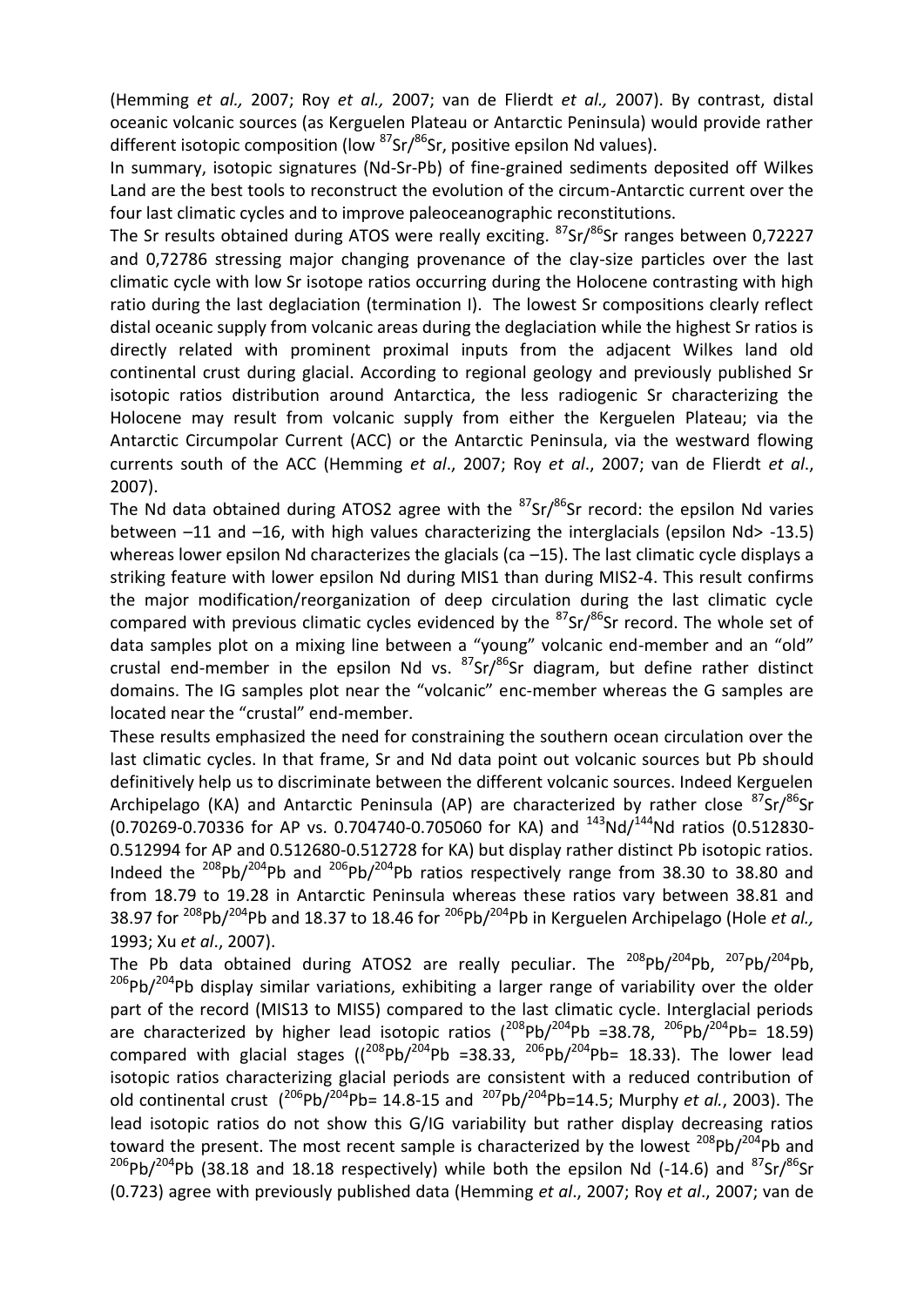Flierdt *et al*., 2007). The lead isotopic data obtained during ATOS suggest that the Kerguelen Archipelago was potentially a source for detrital particles during previous IG periods, but could not explain the last climatic cycle specific trend (Kempton *et al.*, 2002). The comparison with previously published data (Abouchami & Goldstein, 1995; Weis *et al.*, 1993) indicates that the highest lead isotopic ratios measured during IG periods are consistent with values obtained for the SE Indian ridge  $(^{208}Pb/^{204}Pb = 38.7$  to 38.8) but are lower than the ratios characterizing the Australian Antarctic Ridge  $(208Pb)^{204}$ Pb= 38.7 to 39.2 between 3500 and 3674 meters depth,  $^{208}Pb/^{204}Pb>39$  below 3950 meters depth).

These results evidence that the deep circulation was submitted to much stronger variations during former climatic cycles compared to the last one. The dataset indicates that the relative contribution of advected material through deep-water masses vs. proximal inputs was enhanced during interglacial stages 5, 11 and 13, while deep advection was drastically reduced during glacial stages 10 and 12. The isotopic results suggest varying intensity of deep water-masses reorganization at glacial-interglacial timescale over the last climatic cycles.

**Abouchami, W., Goldstein, S.L.** 1995. A lead isotopic study of Circum-Antarctic manganese nodules. *Geochimica Cosmochimica Acta*, 59: 1809-1820.

**Barker, S., Diz, P., Vautravers, M., Pike, J., Knorr, G., Hall, I.R., Broecker, W.S.** 2009. Interhemispheric Atlantic seesaw response during the last deglaciation, *Nature*, 457, 1097-1102. Doi:10.1038/nature07770.

**Dezileau, L., Bareille, G., Reyss, J.L., Lemoine, F.** 2000. Evidence for strong sediment redistribution by bottom currents along the southeast Indian ridge, *Deep-Sea Research 1*, 01899-1936.

**EPICA community Members**, 2004. Eight glacial cycles from an Antarctic ice core, *Nature*, 429: 623-628.

**Fagel, N., Innocent, C., Gariépy, C. and Hillaire-Marcel, C.** 2002. Sources of Labrador Sea sediments since the Last Glacial Maximum inferred from Nd-Pb isotopes. *Geochimica Cosmochimica Acta*, 66: 2569-2581.

**Frank, M., Whiteley, N., Kasten, S., Hein, J.R., O'Nions, R.K.** 2002. North Atlantic Deep Water export to the Southern Ocean over the past 14 Myr: evidence from Nd and Pb isotopes in ferromanganese crusts. *Paleoceanography*, 17, 1022. doi:10.1029/2000PA000606.

**Grousset, F.E. and Biscaye, P.E.** 2005. Tracing dust sources and transport patterns using Sr, Nd and Pb isotopes. *Chemical Geology*, 222: 149-167.

**Hemming**, S. R., T. van de Flierdt, S. L. Goldstein, A. M. Franzese, M. Roy, G. Gastineau, and G. Landrot 2007, Strontium isotope tracing of terrigenous sediment dispersal in the Antarctic Circumpolar Current: Implications for constraining frontal positions, *Geochem. Geophys. Geosyst*., 8, Q06N13, doi:10.1029/2006GC001441.

**Hole, M.J., Kempton, P.D., Millar, I.L**. 1993. Trace-elements and isotopic characteristics of small-degree melts of the asthenosphere: Evidence from the alkalic basalts of the Antarctic Peninsula, *Chemical Geology*, 109: 51- 68.

**Kempton, P.D., Pearce, J.A., Barry, T.L., Fitton, J.G., Langmuir, C., Christie, D.M.,** 2002. Sr-Nd-Pb-Hf isotope results from ODP Leg 187: evidence for mantle dynamics of the Australian-Antarctic discordance and origin of the indian MORB source, *Geochem. Geophys. Geosyst*., 12, doi:10.1029/2002GC000320.

**Mazaud, A., Laj, C., Kissel, C., Sicre, M.A., Michel, E., Turon, J.L**. 2007. Variations of the ACC-CDW during MIS3 traced by magnetic grain deposition in mid-latitude South Indian Ocean: connections with the northern hemisphere and with central Antarctica, *Geochem. Geophys. Geosyst*., 8: Q05012, doi:10.1029/2006GC001532.

**Murphy, D.T., Kamber, B.S., Collerson, K.D.** 2003. A refined solution to the first terrestrial Pb-isotope paradox. *J. Petrology*, 44: 39-53. doi: 10.1093/petrology/44.1.39.

**Revel, M., Sinko, J.A., Grousset, F.E. and Biscaye, P.** 1996. Sr and Nd isotopes as tracers of North Atlantic lithic particles: Paleoclimatic implications. *Palaeoceanography*, 11: 95-113.

**Roy, M., van de Flierdt, T., Hemming, S.R. and Goldstein, S.L.** 2007. 40Ar/39Ar ages of hornblende grains and bulk Sm/Nd isotopes of circum-Antarctic glacio-marine sediments: Implications for sediment provenance in the southern ocean. *Chemical Geology*, 244: 507-519.

**Rutberg, R.L., Hemming, S.R. and Goldstein, S.L.** 2000. Reduced North Atlantic Deep Water flux to the glacial Southern Ocean inferred from neodymium isotope ratioq. *Nature*, 105: 935-938.

**van de Flierdt, T., Goldstein, S.L., Hemming, S.R., Roy, M., Frank, M. and Halliday, A.N.** 2007. Global neodymium-hafnium isotope systematics -- revisited. *Earth and Planetary Science Letters*, 259: 432-441.